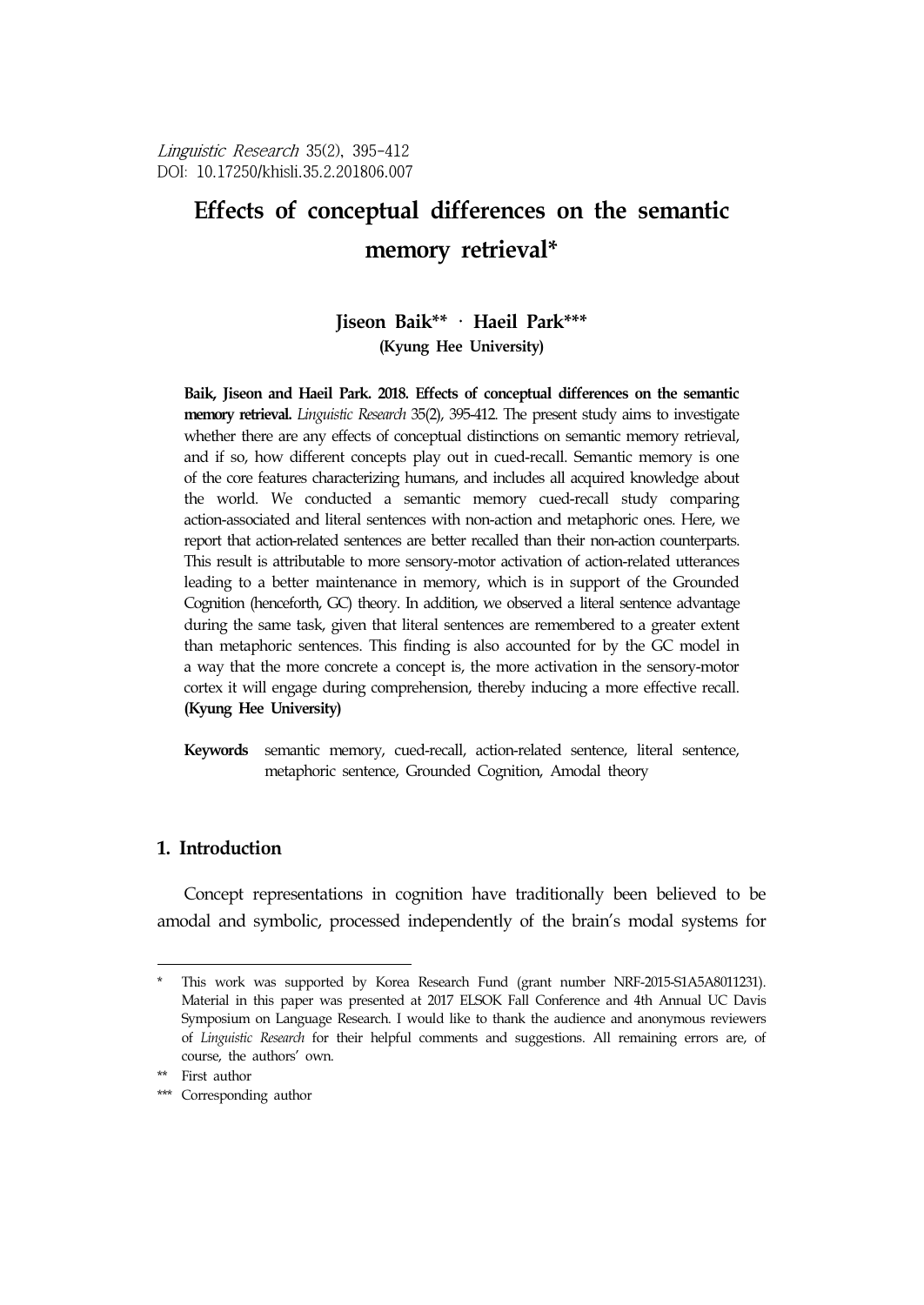perception and action. According to this theory (known as Amodal theory), the core conceptual knowledge is separate from the brain's modal systems for perception and action and are couched in a modular semantic feature system (Fodor 1975; Fodor 1983; Tulving 1983; Pylyshyn 1984). One has no access to sensory-motor systems after acquiring a concept from sensory-motor experiences, since the conceptual knowledge system is an independent module of purely symbolic nature (Desai et al. 2013). On the other hand, grounded or embodied cognition (henceforth, GC) model argues that central conceptual representations are not independent of modality-specific action/perception systems; instead, they are grounded in the environment, the body and the simulations in the modal systems of the brain (Allport 1985; Barsalou et al. 2003; Farah and McClelland 1991; Pulvermüller 1999; Smith 1978). Even abstract concepts are argued to be grounded in embodiment according to some versions of GC theories (e.g., Gibbs 1994; Lakoff and Johnson 1999).

Currently, GC model has gained empirical support and demonstrations from diverse disciplines and experiments (e.g., Barsalou 2008; Boulenger et al. 2006; Gibbs 2006; Glenberg and Kaschak 2002, 2003; Sato et al. 2008). For instance, Glenberg and Kaschak (2002) had participants judge whether sentences are sensible by requiring them to make button responses toward or away from the body. When the sentences implied action toward the body (e.g., "open the drawer"), they had difficulty in performing the response away from the body and vice versa. This finding is interpreted to support their hypothesis that at least some language comprehension is grounded in an action-based system.

As a result, the claim that grounding is involved in higher cognition has increasingly been accepted. There has also been an increased interest in grasping how these demonstrations implicate GC theories. Two possible theoretical implications have been suggested. The first one is that grounding mechanisms play peripheral or epiphenomenal roles in higher cognition; that is, these mechanisms perhaps are secondary to classic symbolic mechanisms that play a causal role in processing. The alternative one is that grounding mechanisms, as opposed to symbolic ones, play causal roles, which has recently been experimentally supported. For example, Transcranial Magnetic Stimulation (TMS) studies have proved that stimulation on the sensory-motor areas affects higher cognition (Buccino et al. 2005; Pulvermüller et al. 2005). Buccino et al. (2005), for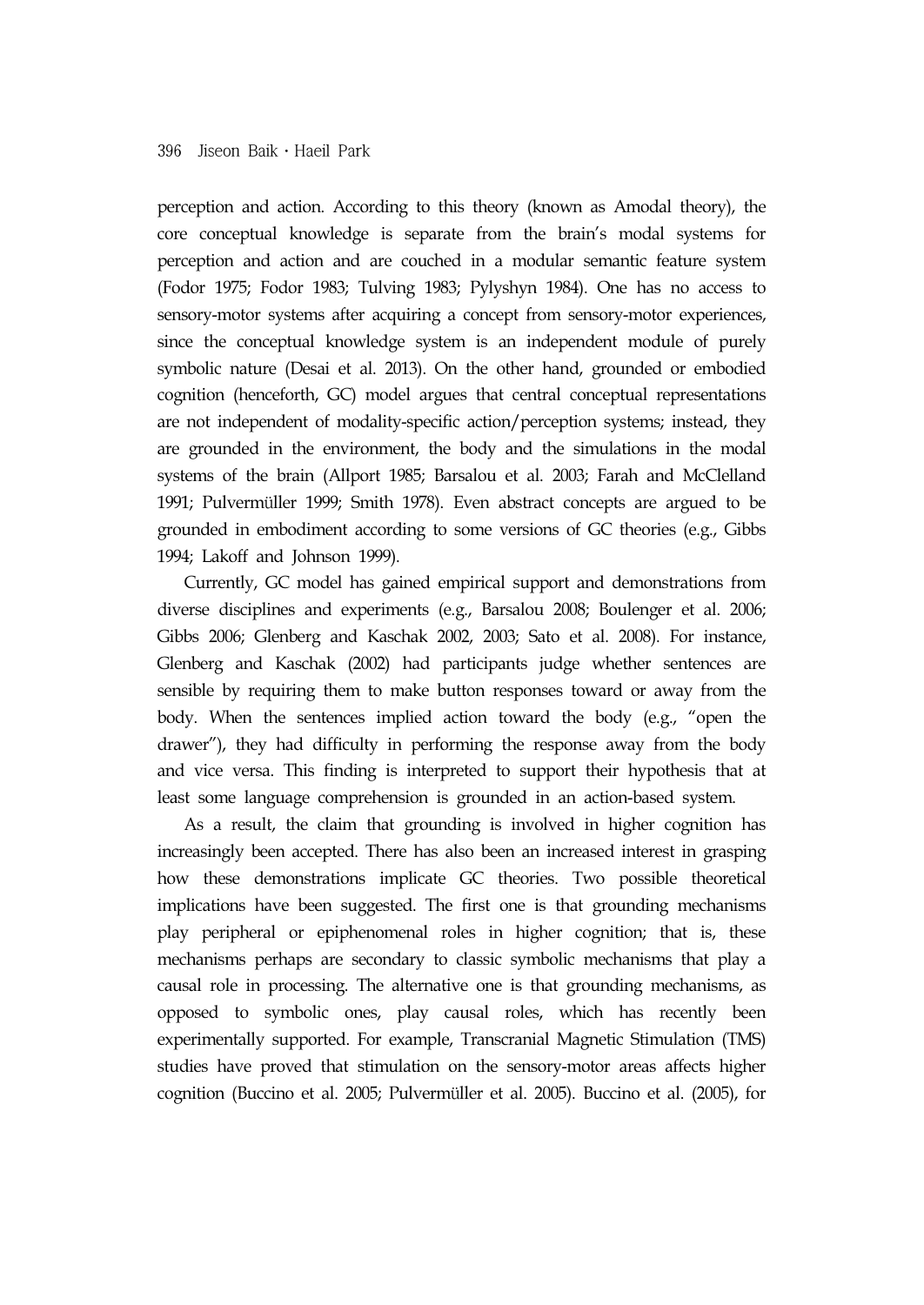instance, found that single-pulse TMS1 stimulation on the hand area of the motor cortex made subjects respond with the hand more slowly to Italian hand-action related sentences whereas that on the foot area made them respond with the foot more slowly to Italian sentences linked to foot action. This was argued to show that action and language utilize overlapping neural systems of the brain. In addition, Pulvermüller et al. (2005) revealed that application of TMS to leg and arm areas in the motor cortex led to faster reaction times of English words related to leg actions (e.g., *kick*) and arm actions (e.g., *pick*), respectively, which is interpreted to support the GC theory that the two systems interact to process meanings of action-related words rather than modular theories of language and motor functions in cognition. All these neurocognitive findings do not determine whether and if so, how conceptual knowledge is linked to semantic memory retrieval.

Indeed, GC theory has the potential to integrate perception, action, and cognition, which has long been elusive, given that its basic tenet is that cognition makes use of mechanisms for action and perception. Most of all, neuroimaging research has provided evidence in support of the GC model, since modal (i.e., sensory-motor) areas are active while participants perform tasks on cognition including memory, language, knowledge, and thought. These results suggest that cognition is grounded in modal systems of the brain.

Despite this extensive research on conceptual knowledge processing, little is known about the relationship between conceptual processing and semantic memory. As one of the two types of declarative memories (memories of facts or events that are stored and retrievable), semantic memory has been regarded as one of our most defining human characteristics (Binder and Desai 2011), referring to general knowledge that we accumulate about the world. The general knowledge includes facts, concepts, and meaning.

Here, we conducted a semantic memory cued-recall<sup>2</sup> study comparing

<sup>1</sup> TMS is a non-invasive technique that stimulates a specific brain region underneath the coil, thereby modulating cognitive brain activity. Single-pulse TMS is known to suppress or inhibit neural activity of the stimulated area (e.g., Corthout et al. 2000), whereas repetitive TMS (rTMS) is capable of resulting in long-lasting neuronal changes (Huang et al. 2005).

<sup>2</sup> Cued-recall is similar to free recall except that subjects are provided with hints (cues) at the time of recall. The cues are expected to help the subject remember the memorized items. Cued-recall was selected in the current study due to the fact that the items to be studies are sentences, not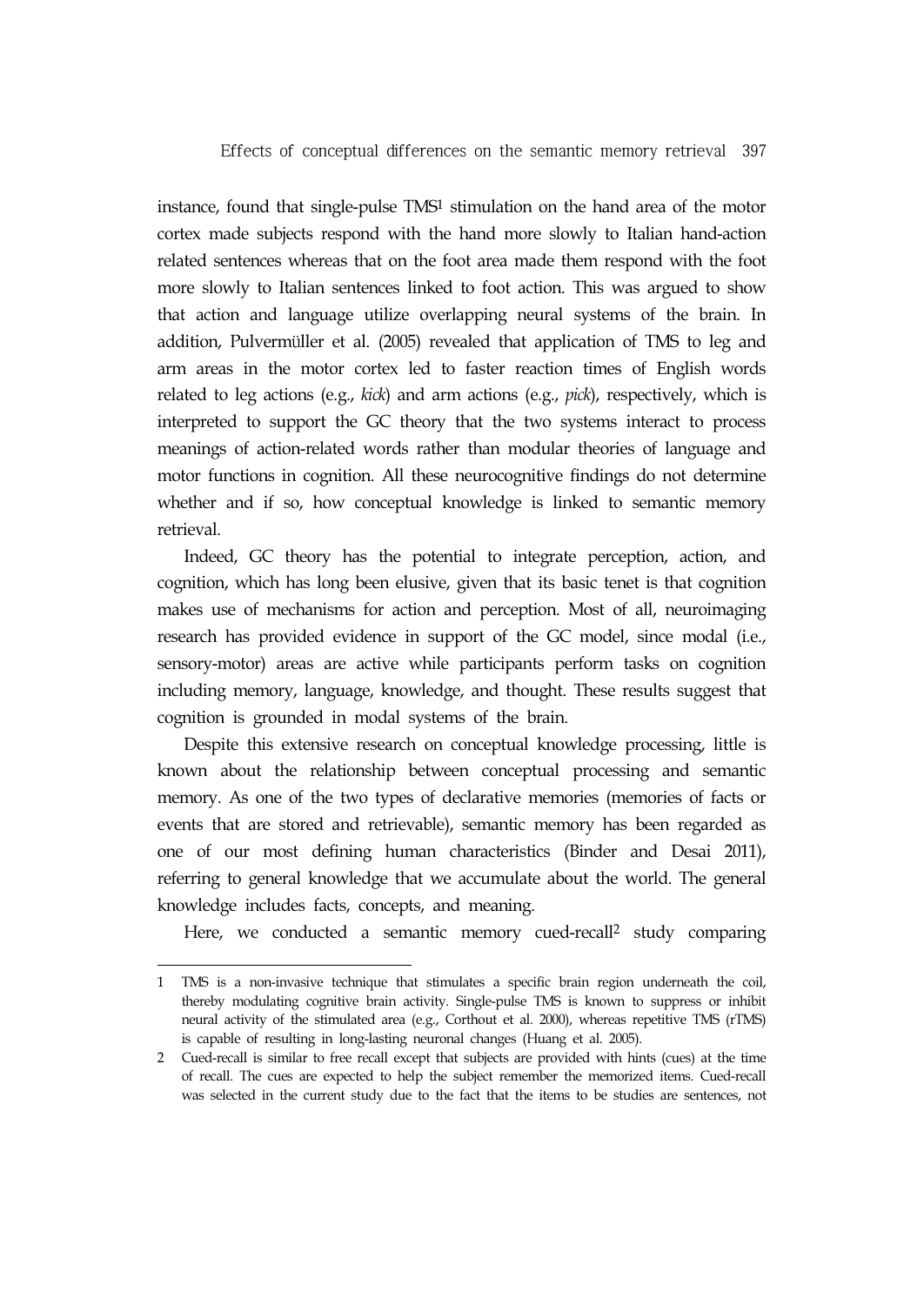action-associated and literal concepts with non-action and metaphoric ones to explore the effect of distinct concepts on semantic memory. The rationale behind the inclusion of the comparison between literal and metaphoric items in this study is that exploring the effects of literal vs. metaphoric concepts on cued-recall accuracy can be a good testbed for determining whether the dependence on sensory-motor system is modulated by the abstractness of meaning.

One possibility is that consistent with the GC theory, action-associated ones will be recalled better than their non-action counterparts, since the former have been found to engage modality-specific regions of the brain (e.g., Pulvermüller et al. 2001; Pulvermüller et al. 2005), which will in turn give rise to a more effective recall. Literal ones will also have an advantage in cued-recall, given that the former items are more concrete concepts than the latter ones and are grounded in a greater sensory-motor region; therefore, accessing literal concepts will place a more lasting impression on the memory system.

An alternative is that there will be no significant differences in the number of hits between action and non-action as well as between literal and metaphoric conditions in that since concepts are composed only of amodal, abstract, and symbolic feature bundles that are stored in a separate brain, there are no reasons why some concepts will be significantly more advantageous in recall probability than others.

## **2. Methodology**

### **2.1 Subjects**

Participants in the experiment were 27 healthy native speakers of Korean (15 women, average age 26.9±7.26, range 20-35) with no history of reading impairment. Informed consent was obtained from each participant prior to the experiment. Participants were paid for participation.

words, thereby leading to the difficulty of recall.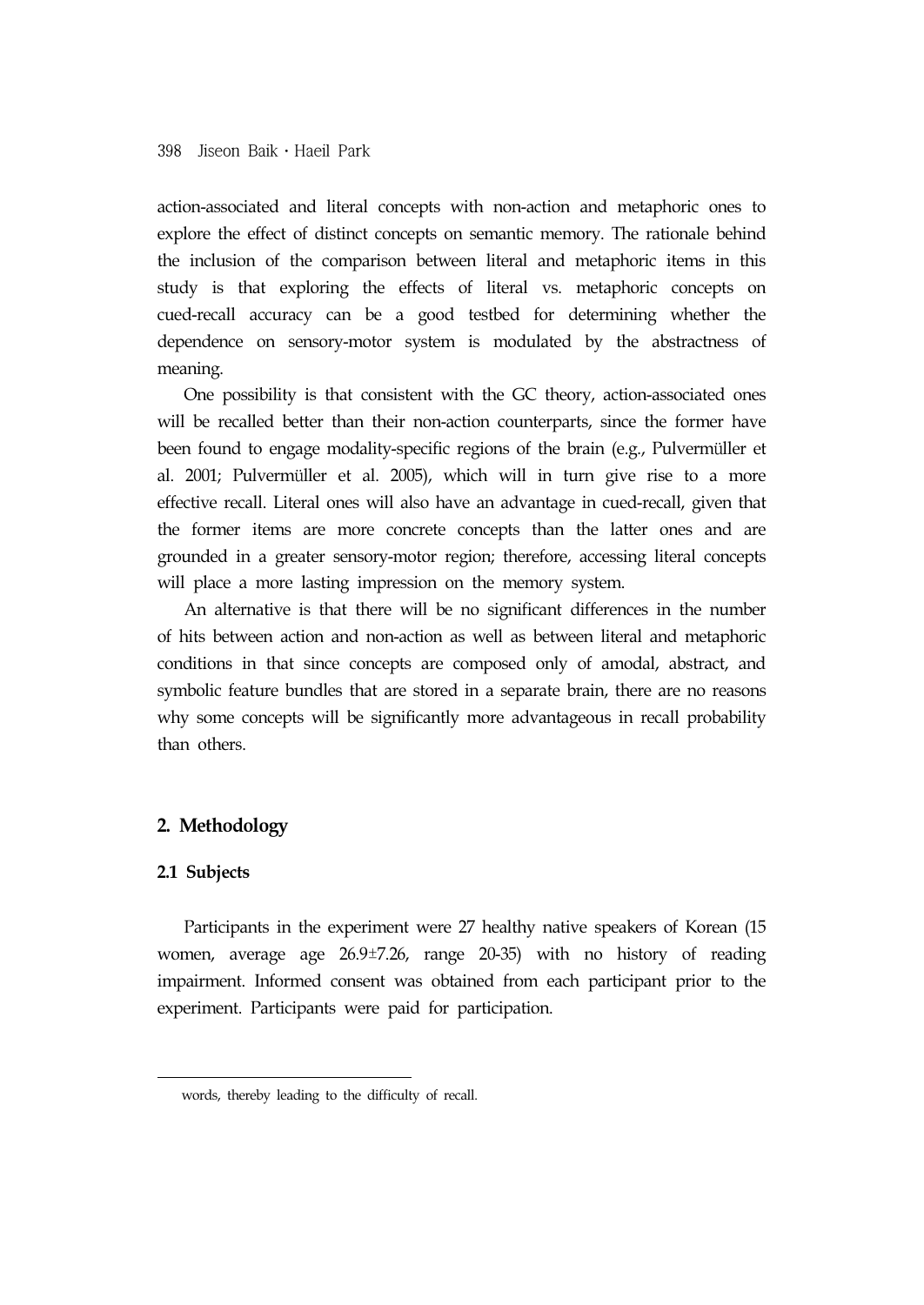## **2.2 Stimuli**

100 Korean sentences were divided into 4 conditions: Literal Action (LA), Literal Non-action (LN), Metaphoric Action (MA), and Metaphoric Non-action (MN), as shown in Table 1. The stimuli were visually-presented sentences of the form "<verb> <noun>" (e.g., medal-ul kemecwiessta '(I) grabbed a medal'). Literal Action and Metaphoric Action conditions used a hand/arm or foot action verb (e.g., kemecwiessta 'grab'; ketechata 'kick') while their corresponding Non-action conditions used a verb primarily visual in nature (e.g., chyetapota 'look at'; thamdokhata 'peruse'). On the other hand, Metaphoric conditions made use of action/non-action verbs as in the Literal conditions, but in a figurative, but not conventionalized manner, such that little physical action was delineated. Additionally, 20 nonsense sentences were constructed as Filler sentences by combining action/non-action verbs with inappropriate object nouns to generate sentences that are not easily interpretable. They were excluded from the analysis.

The LA, LN, MA, and MN sentence sets were matched on frequency (from Korean frequency list compiled by the National Institute of the Korean Language), and number of phonemes and syllables.

| Condition                 | Example                  |
|---------------------------|--------------------------|
| <b>Literal Action</b>     | kwacalul tencyessta.     |
|                           | '(I) threw a cookie.'    |
| <b>Literal Non-action</b> | soseolul thamdokhayssta. |
|                           | '(I) perused a novel.'   |
| Metaphoric Action         | maumul hwumchyessta.     |
|                           | '(I) stole one's heart.' |
| Metaphoric Non-action     | hulumul kwanchalhayssta. |
|                           | '(I) observed the flow.' |
| Nonsense (Filler)         | khepul caypayhayssta.    |
|                           | '(I) cultivated a cup.'  |

Table 1. Example Stimuli (See Appendix I for the sample list of stimuli; We used Yale Romanization system for Korean words)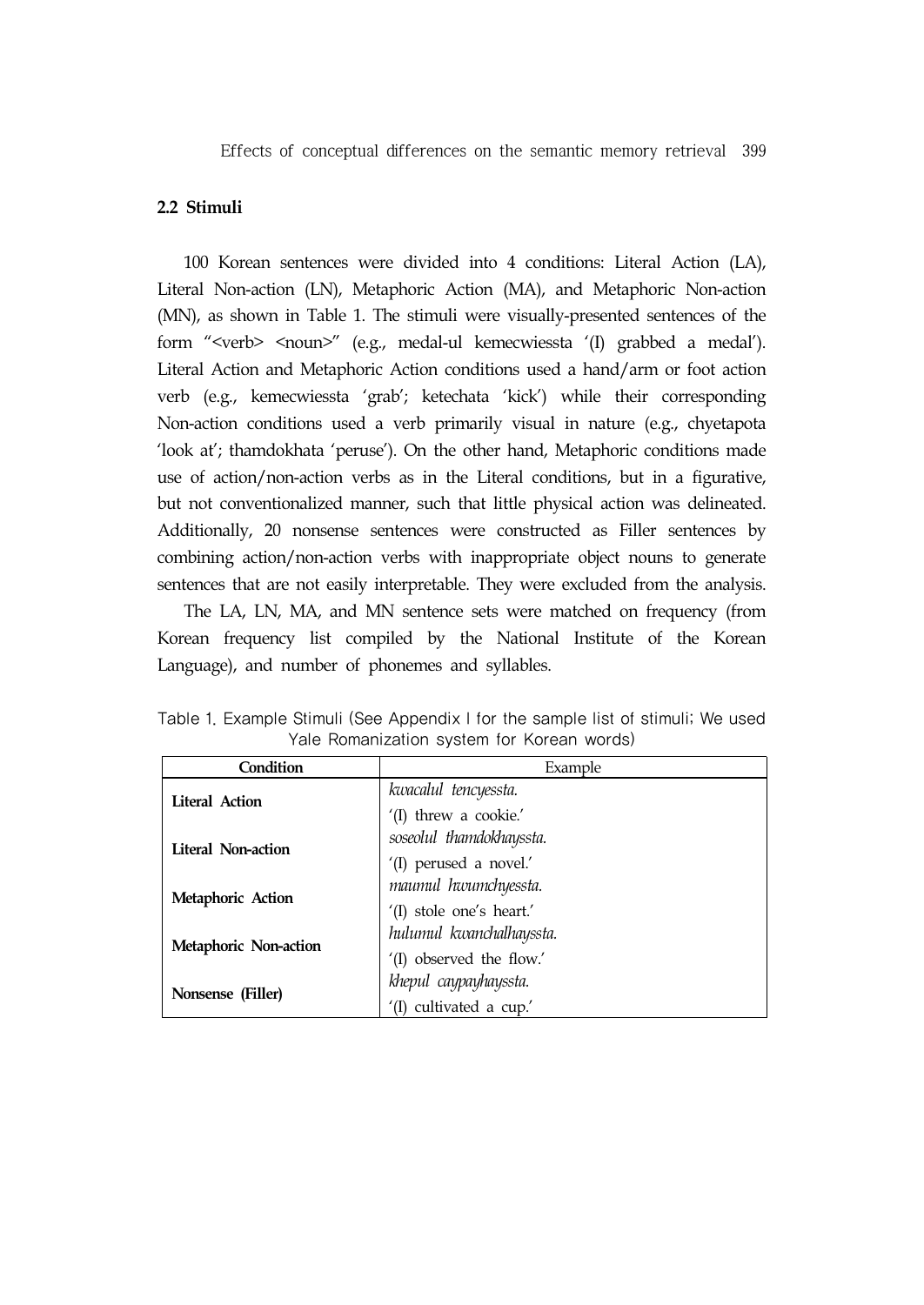#### **2.3 Stimulus norming**

One of our primary aims was to equate the four main conditions with regard to processing difficulty since there can be a possible confound between metaphoricity and difficulty, so the stimuli were normed in a rating by 30 native Korean adults (mean age 29.8±8.7) who did not participate in the experiment of the current study. The raters judged whether each sentence is sensible on a scale of 1 ("does not make sense") to 5 ("makes sense") on a questionnaire. Consistent with previous studies, literal sentences resulted in a higher meaningfulness rating than metaphoric ones. Sentences were then modified to reduce these differences (e.g., by using a more frequent verb-object combination to reduce the difficulty of a metaphoric sentence, or by using a less frequent verb-object combination to increase the difficulty of a literal sentence). In modifying the sentences, we also minimized differences in word frequencies. The modified set of stimuli were then tested in the meaningfulness judgment, familiarity, and action association questionnaires to ensure that all nuisance variables are controlled for and that action and non-action sentences are statistically different from each other in action association.

#### *Meaningfulness judgment*

The raters performed a meaningfulness judgment task in which they were asked to assess the extent to which each sentence makes sense. The ratings were made on a 1 to 5 scale  $(1 =$  does not make sense to  $5 =$  strongly makes sense). As shown in Table 2, there were no significant differences between the four conditions (t(60) = 1.292,  $p = 0.201$ ), which indicates that there is no complexity difference between the two conditions. But the Nonsense condition had lower rating than all of the other conditions (all  $p < 0.001$ ).

#### *Familiarity rating*

The familiarity of sentences can influence the speed and accuracy in which they are processed. We collected familiarity ratings to assess familiarity effects more directly. The raters judged each sentence on a scale of 1 (not familiar at all) to 5 (very familiar). To control for familiarity factor, we included only sentences whose rating is higher than 4 points. There were no significant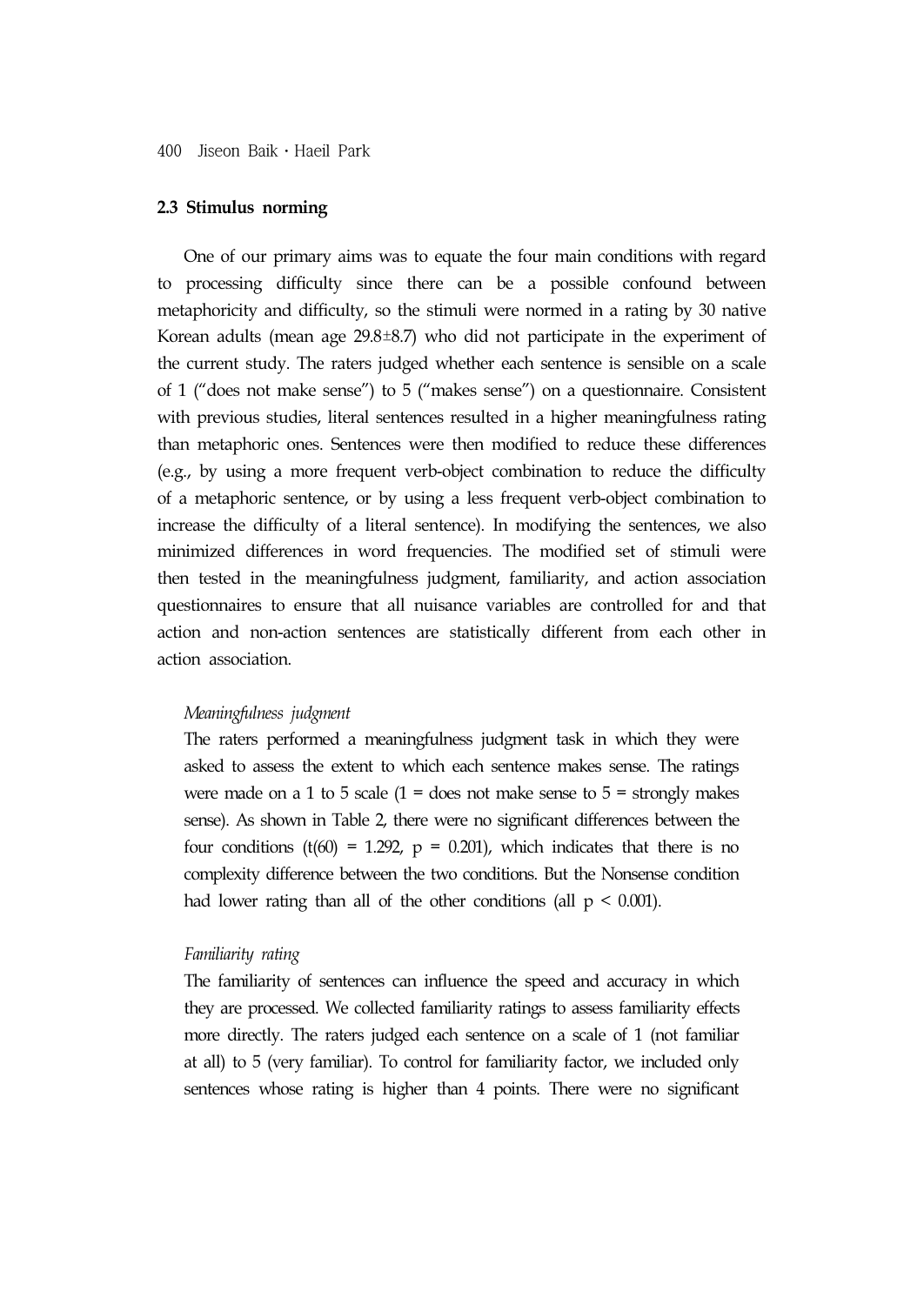differences among all four conditions.

#### *Action association rating*

We intentionally selected verbs that were clearly associated with actions for the LA and MA conditions, whereas verbs used in the corresponding two non-action conditions were less associated with actions, given that we attempted to ascertain the existence (or lack thereof) of the Action effect (Table 2). The ratings were collected to assess whether non-action verbs were indeed less associated with actions than their action counterparts, given that some of the visual verbs such as yetpota ('peep') and kyethnwuncilhata ('squint') involve the movement of eyeballs. The raters were asked to conduct action ratings using a five-point Likert scale  $(1 =$  least associated with action to 5 = strongly associated with action). As illustrated in Table 2, there were significant differences between action stimuli and their non-action counterparts. This proves that our stimulus sentences are properly categorized as Action (LA and MA) and Non-action (LN and MN) conditions.

Overall summary statistics for the sentences in each condition are given in Table 2 below.

| Condition             | n  | Frequency | Meaningfulness | Action        | Familiarity |
|-----------------------|----|-----------|----------------|---------------|-------------|
| Literal Action        | 20 | 249.15    | 4.09(0.59)     | $*4.26(0.39)$ | 3.54(0.82)  |
|                       |    |           |                |               |             |
| Literal Non-action    | 20 | 1140.65   | 4.18(0.60)     | 2.56(0.38)    | 3.72(0.76)  |
| Metaphoric Action     | 20 | 795.30    | 3.95(0.32)     | $*3.20(0.33)$ | 3.14(0.54)  |
| Metaphoric Non-action | 20 | 775.65    | 4.06(0.40)     | 2.63(0.47)    | 3.53(0.64)  |

Table 2. The mean (standard deviation [SD]) of frequency, meaningfulness, action-relatedness, and familiarity for sentences in the conditions of interest

For the variable Frequency, the value represents the summation of both the noun frequency and the verb frequency. Significant differences ( $p < 0.05$ ) between all four conditions are indicated.  $*$  indicates a significant difference from the corresponding Non-action condition.

### **2.4 Procedure**

All experiments were conducted individually in an empty classroom or study room setting with the lowest possible noise. As in previous cued-recall tests, no practice session was given. To examine the effects of conceptual differences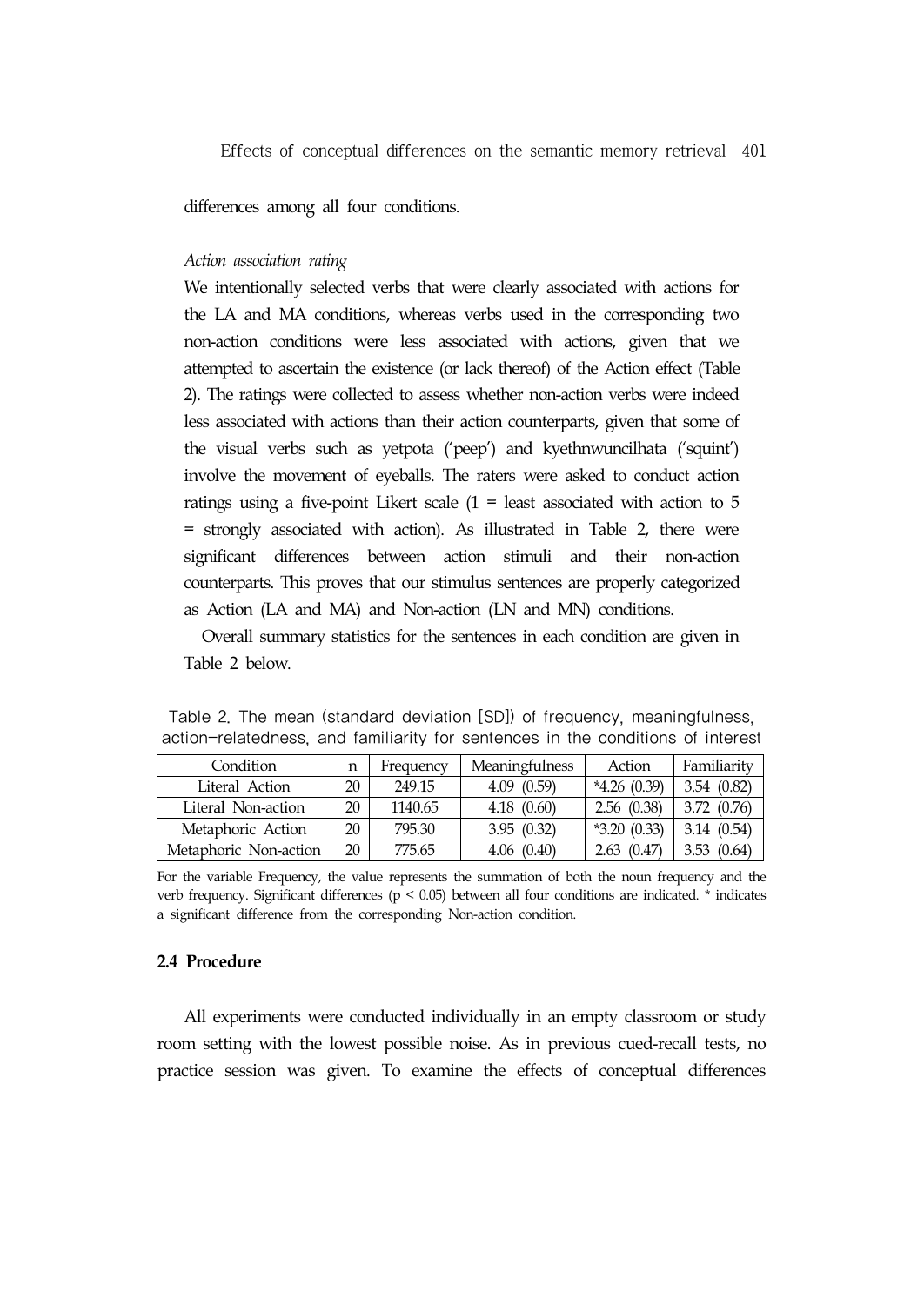(action/non-action and literal/metaphoric) on memory recall, the whole experiment was optimized into 2 parts: an encoding/study phase and a cued-recall test. Participants were instructed that they would see a series of Korean sentences during the encoding phase. They were asked to make an overt meaningfulness decision by pressing one of two buttons  $(1 =$  makes sense,  $2 =$ does not make sense) on a response pad.

The 100 stimuli (20 sentences per condition) were presented every 5 s in a randomly intermixed order with respect to condition by E-prime software (Psychology Software Tools, Inc) so that participants have enough time to make a meaningfulness judgment. The participants were also informed that they would be given a cued-recall test on the study list later in the experiment with the nature of the memory test unspecified. Each stimulus sentence was presented horizontally in the center.

After the participants finished the encoding phase, they performed a Sudoku distractor task for 10 minutes so as to prevent ceiling effects on the subsequent memory test. The 10-min delay was selected, based on pilot data of performance levels. After the filled delay, all participants were presented with a cued-recall task which consists of forty studied sentences with ten sentences per each condition (See Appendix II for the sample of the cued-recall test). For the cued-recall task, each participant was given a spreadsheet in which the verb portions of stimuli sentences were left blank, with the rest given. Participants were asked to fill in as many verbs as possible for 20 minutes, so the whole experiment took approximately 40 minutes.

## **3. Results**

Two-way paired samples ANOVAs were conducted for the cued-recall test results. There was a significant effect of Action on hits,  $F(1, 25) = 11.34$ , MSE = 2.95, p < 0.01. Participants tended to recall Action items significantly better than Non-action items (Table 3; Figure 1). Also, a significant effect was observed in the within-subjects variable Inference (Literal or Metaphoric) on hits,  $F(1, 25) =$ 21.07, MSE = 2.57,  $p < 0.01$ , with hits for literal items significantly higher than those for metaphoric items (Table 3; Figure 2).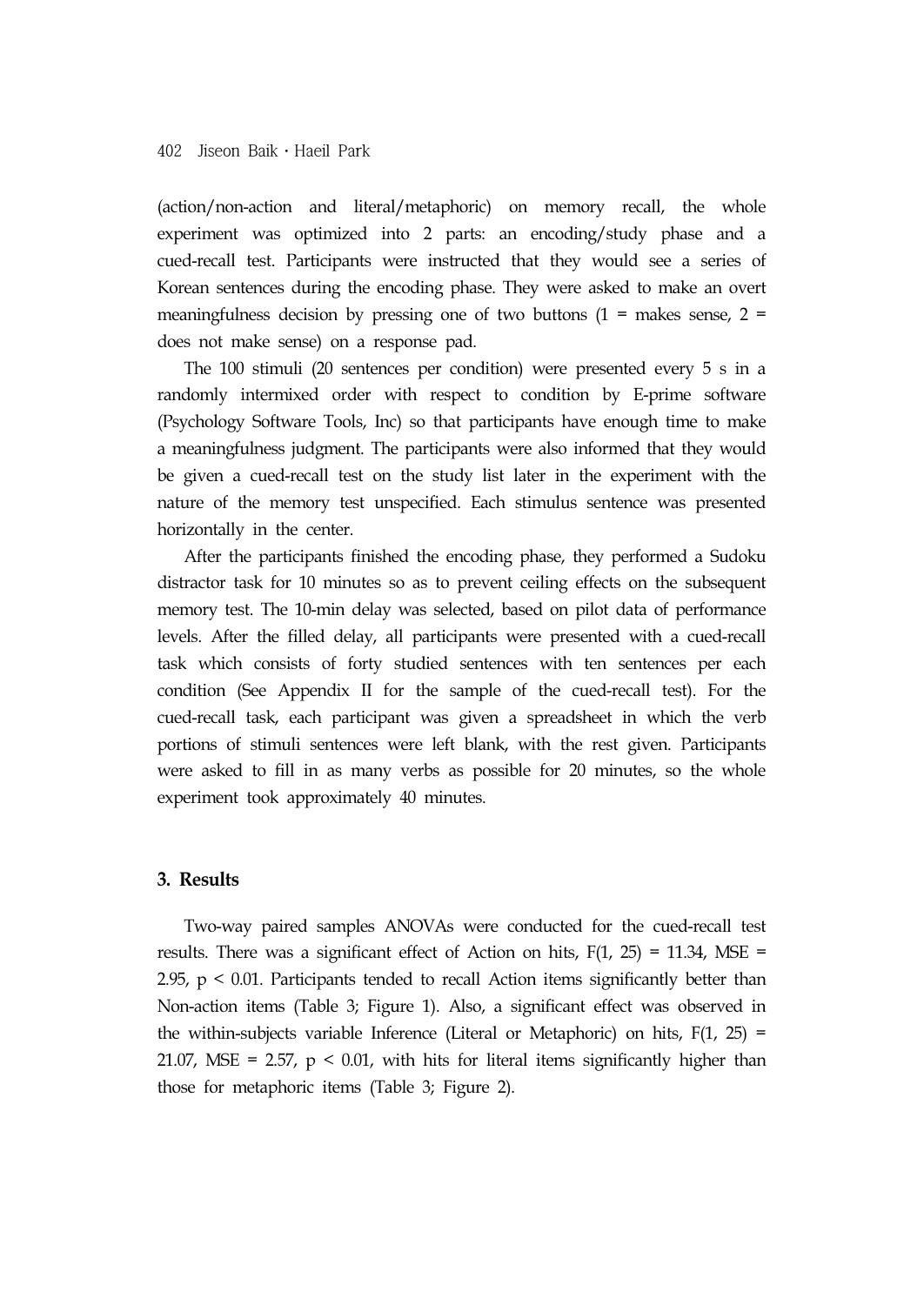Table 3. The mean (standard deviation [SD]) of hits (i.e., number of items correctly recalled) in each condition

| Condition             | Mean |      |
|-----------------------|------|------|
| Literal Action        | 4.88 | 2 23 |
| Literal Non-action    | 3.31 | 2.26 |
| Metaphoric Action     | 3.23 | 190  |
| Metaphoric Non-action | 2 35 | 1.85 |



Figure 1. Recall accuracy (number of hits, i.e., items correctly recalled) as a function of action association, with a 20-min delay following meaningfulness judgment at encoding



Figure 2. Recall accuracy (number of hits i.e., items correctly recalled) as a function of Inference, with a 20-min delay following meaningfulness judgment at encoding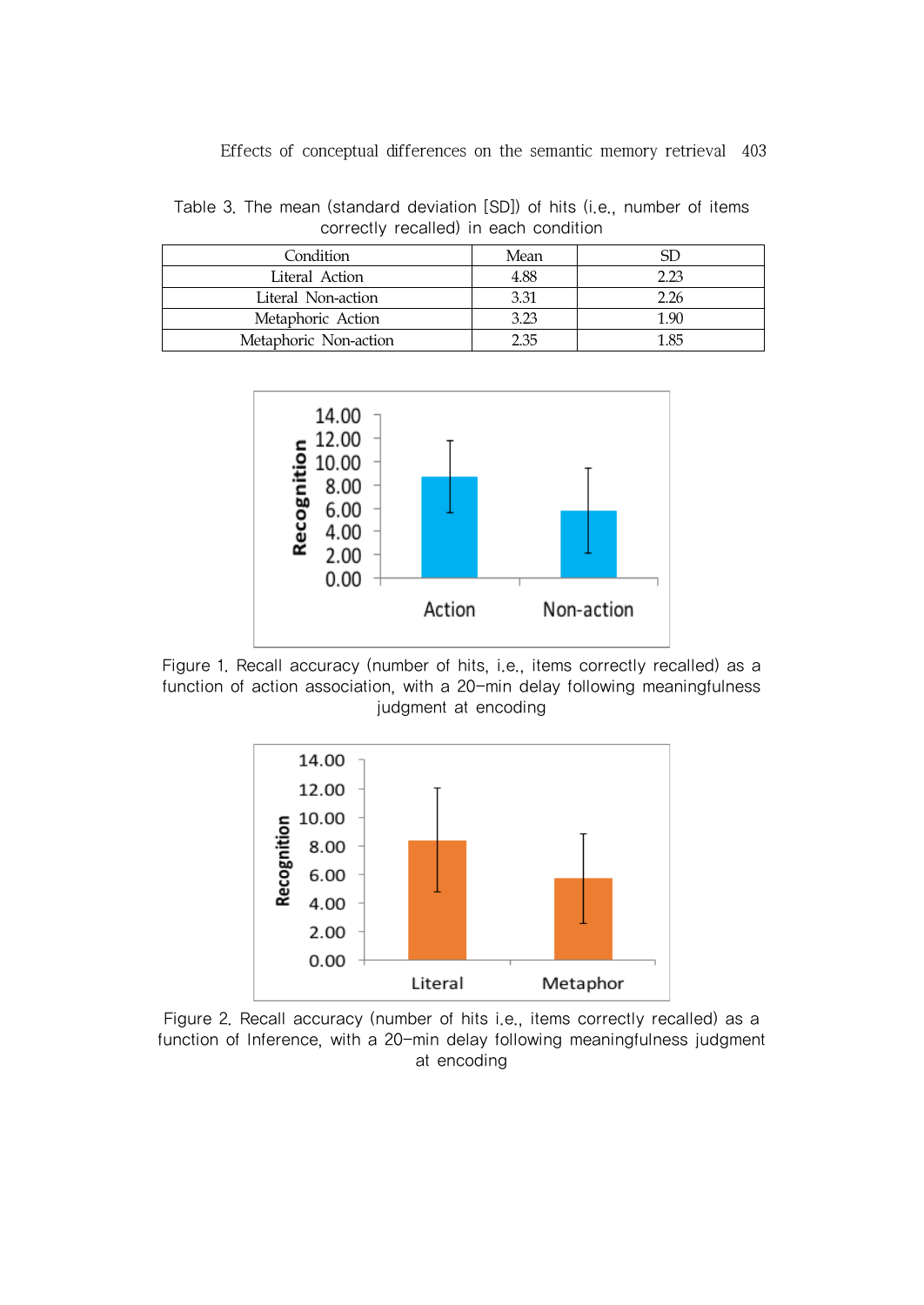No significant interaction effect, however, was found between the Action factor and the Inference factor,  $F(1, 25) = 1.84$ , MSE = 1.63, p = .360, which indicates that the action items were remembered better than the corresponding non-action sentences for both types of Inference pattern (Figure 3). Overall, native Korean speakers exhibited a strong tendency to maintain Action and Literal condition stimuli than their Non-action and Metaphoric counterparts in their memory to a greater degree.

## **4. Discussion**

During the last three decades, grounded cognition has been increasingly developing in the areas of cognitive neuroscience and robotics as well as philosophy, perception, cognitive linguistics, cognitive neuropsychology and neurolinguistics. In cognitive linguistics, for instance, Lakoff and Johnson (1980) proposed in his conceptual metaphor theory that abstract concepts are grounded in bodily experience. In cognitive neuropsychology, it was argued that modal systems play a significant role in the representation of knowledge, based on the fact that lesions in the brain's modal systems lead to deficits in category knowledge (Warrington and Shallice 1984), even though the lines of research did not have much impact on the dominant amodal theories of the time.

Currently, however, grounded cognition, also known as embodied cognition, has been receiving widespread acceptance throughout those fields (e.g., Gallese and Lakoff 2005; Kwon and Roh 2018). Notwithstanding, it is not clear whether grounded mechanisms are secondary to classic symbolic systems or play a primary role in cognition. Moreover, although grounded cognition has been inundated by experimental support (e.g., Kiefer and Pulvermüller 2011), little is known about how conceptual distinctions are linked to semantic memory.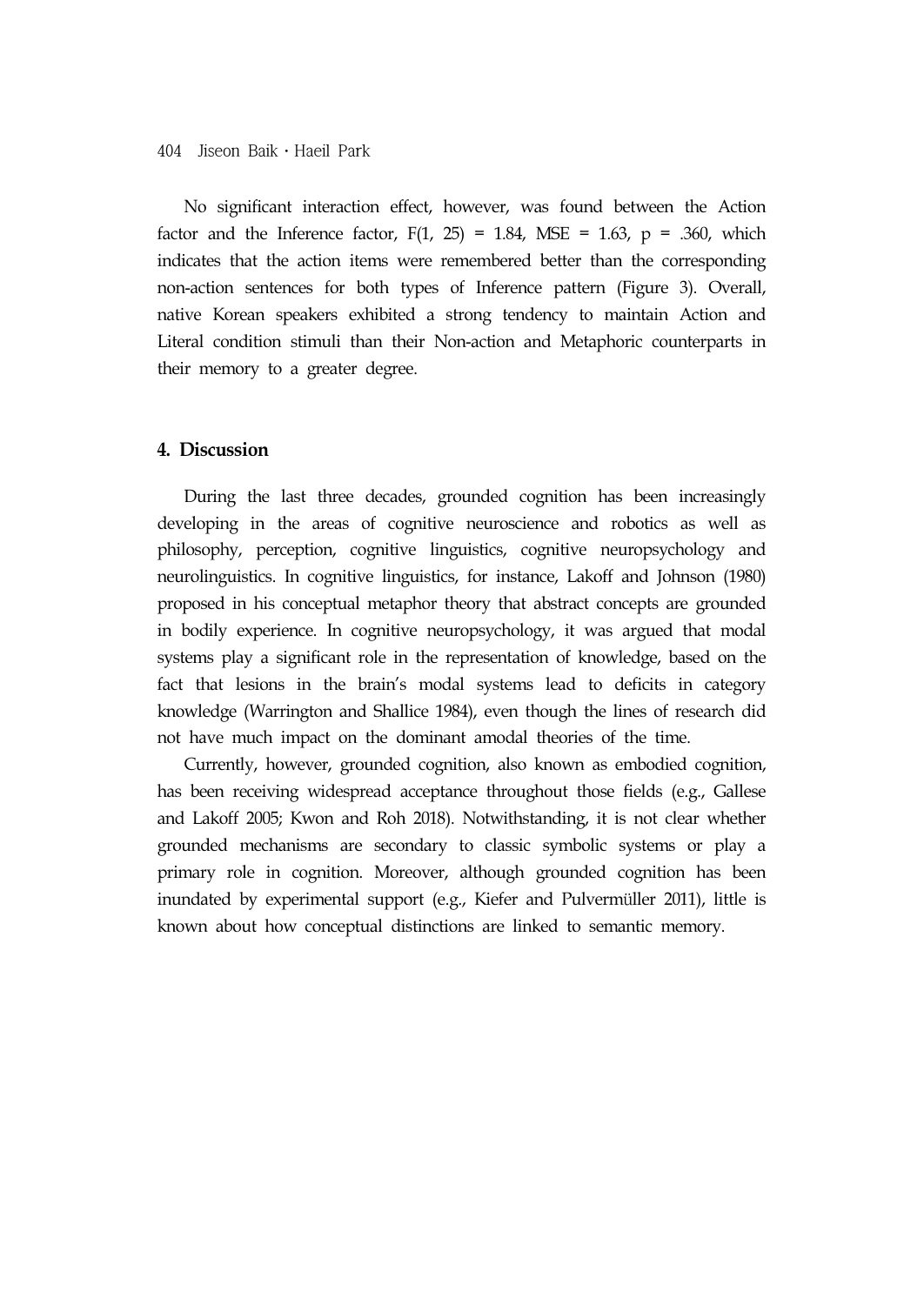

Figure 3. Recall accuracy (number of hits) by each condition (Literal Action, Literal Non-action, Metaphoric Action, Metaphoric Non-action)

Thus, we sought to investigate how processing different concepts have an effect on the probability of semantic memory retrieval by presenting native Korean subjects with Korean action/non-action-related sentences and literal/metaphoric sentences and then having them perform cued-recall tasks. The action sentences are involved with action of hand/arm or foot while the non-action ones are associated with less degree of action.

The literal sentences, however, described physical actions or perceptions, but the metaphoric action sentences used action verbs in a figurative sense, while the metaphoric non-action ones used the non-action verbs that are primarily visual in nature metaphorically, in a familiar but unconventional way.

We have found significant benefits of action items in cued-recall. This effect was found for items encoded while participants made a meaningfulness judgement task. These patterns are in support of the GC model in that per the theory, sentences with stronger action association should engender greater simulation of relevant action in the sensory-motor neural system during their encoding process, thereby leading to a more lasting impression.

On the other hand, the Amodal hypothesis that concepts are stored independently of relevant sensory-motor system is not supported by the findings of the present study because it predicts that there will be no difference in hits (i.e., memory recall) between Action and Non-action utterances during the same task.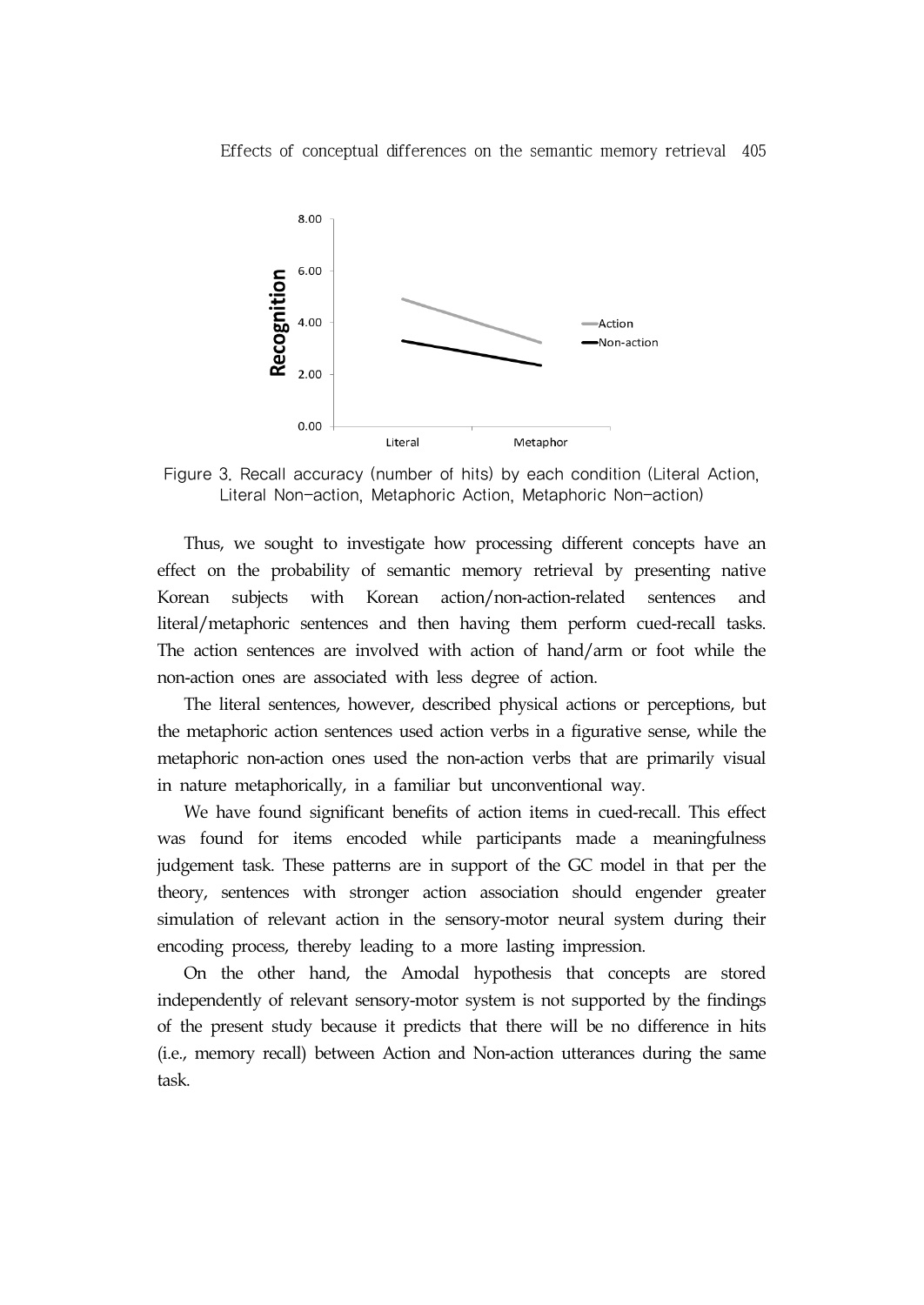We also found a literal sentence advantage, which is expected from the GC theory. That is due to the fact that if the GC is valid, the more concrete a concept can be, the more simulation of the sensory-motor cortex it will engage, and it should in turn lead to a more effective recall. Since a literal sentence is more concrete, it should engage more activation in the cortex during the encoding phase, which will induce a greater possibility of memory retrieval in the recall task. Again, this is inconsistent with the Amodal theory predicting that there will be no significant distinctions in the hits measure between the two types due to their abstract and symbolic nature of representation and storage.

One might also say the results may be due to differences in emotional valences among the conditions, since emotionally more charged items are known to be better remembered than less charged ones. But when we obtained valence ratings for the stimuli from subjects, non-action and metaphoric ones were generally higher in the measure. So the current result cannot be interpreted to be the ramification of the emotional valence effect.

Alternative interpretation of this study may be perceptual salience effect; i.e., the more perceptually salient an item is, the better recalled it will be. Perceptual salience such as visual salience of worldly objects and acoustic prominence of speech sounds has been found to affect language processing (e.g., Simoens et al. 2018; Toro et al. 2009; Yantis 2005). Visual salience refers to the state or quality by which an object or a person stands out from its background. Since action items can be deemed more visually salient than non-action ones due to its dynamic or moving nature, they will be more paid attention to, so this may have caused a more efficient recall. This possibility can be assessed by an eye-tracking study testing whether action and literal items involve more duration of eye gaze.

One limitation of the study, however, stems from the fact that we did not include sentences with abstract verbs that do not have any spatio-temporal framework but describe mostly abstract concepts. Thus, we cannot determine whether the involvement of sensory-motor information during comprehension of concepts is obligatory or context-dependent (i.e., modulated by factors such as familiarity, context, and task demands). The latter view is known as a graded model of conceptual embodiment (Binder and Desai 2011). Comparing abstract sentences with the action and perception-associated ones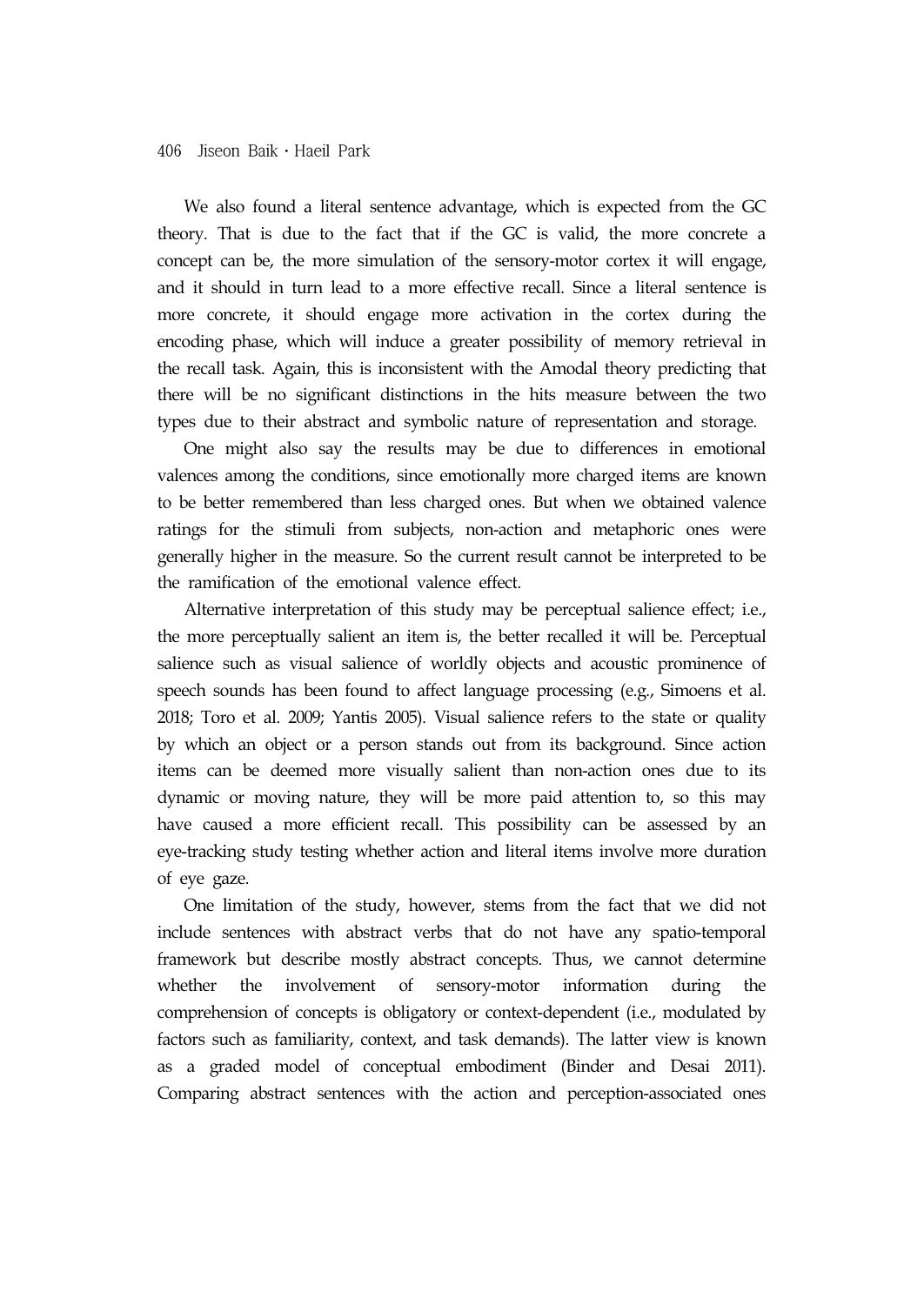used in the study in terms of advantage in cued-recall can help us evaluate the context-dependent, flexible nature of the conceptual or semantic system, which needs to be addressed in the future study.

## **5. Conclusion**

We aimed to investigate the effects of differential concepts on semantic memory retrieval probability by comparing action vs. non-action utterances as well as literal vs. metaphoric ones through a cued-recall test. We found that when the study materials were matched for frequency, familiarity and meaningfulness, action-related and literal sentences had an advantage in cued-recall for native Korean subjects. The former finding of enhanced memory can be explained by GC hypothesis that concepts are anchored in sensory-motor representations in that understanding action-associated concepts will require activation of the relevant motor and sensory areas, which in turn should increases the possibility of a more effective recall. The latter result appears also to be consistent with the GC model, given that the perception of literal sentences is predicted to engage more of motor and sensory experience in the brain due to its relatively more concrete nature.

One implication of this paper is that more action-associated and literal sentences are to be utilized in advertisement and classroom situations if one wants viewers and students to better the recall probability of the advertised or taught content. It turns out that advertisements and political slogans have indeed been capitalizing on such utterances more often, presumably, to obtain this benefit.

## **References**

Allport, Alan. 1985. Distributed memory, modular subsystems and dysphasia. In Stanton Newman and Richard Epstein (eds.), *Current perspectives in dysphasia*, 32-60. New York, NY: Churchill Livingstone.

Barsalou, Lawrence. 2008. Grounded cognition. *Annual Review of Psychology* 59: 617-645.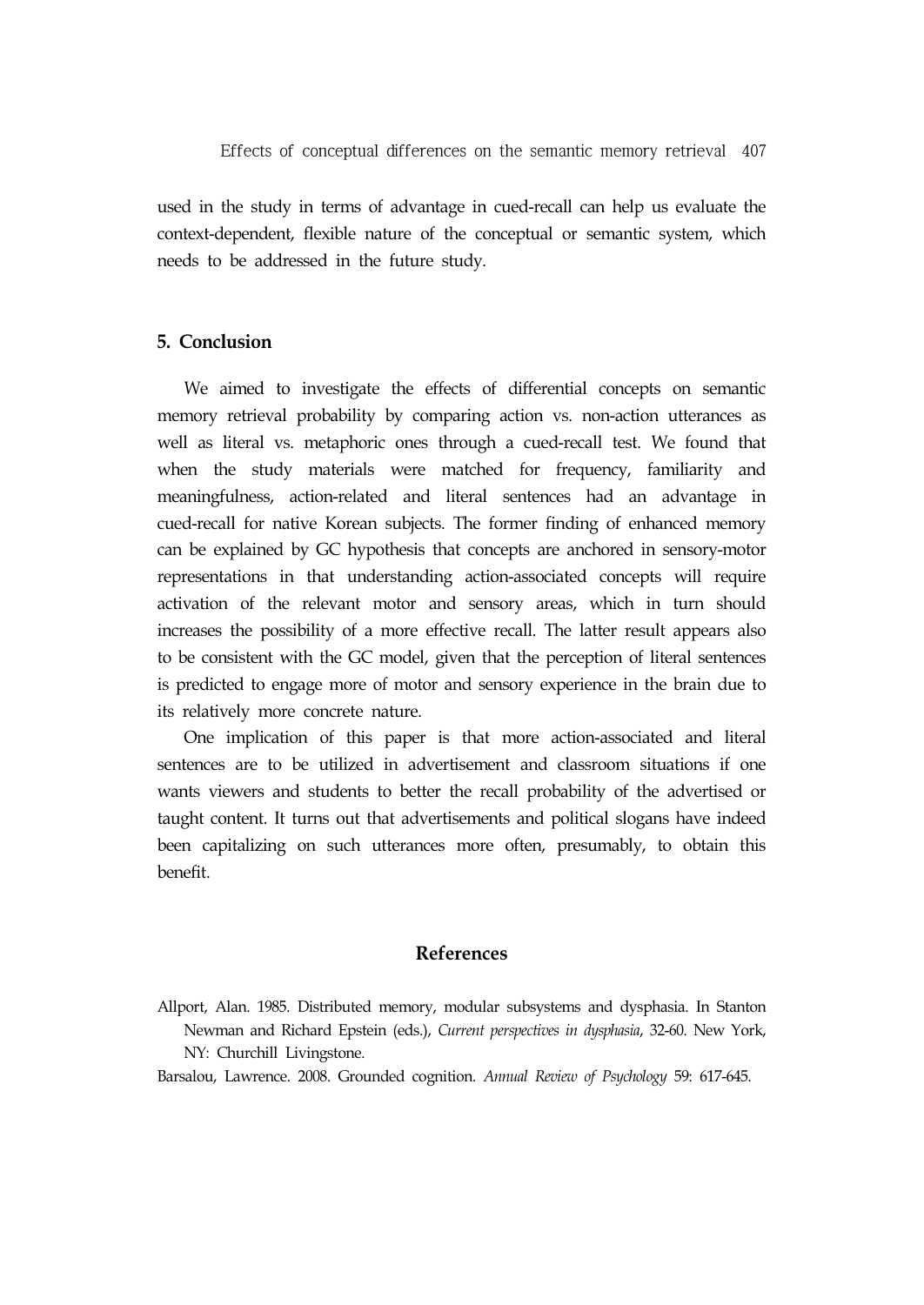- Barsalou, Lawrence, Paula Niedenthal, Aron Barbey, and Jennifer Ruppert. 2003. Social embodiment. In Brian Ross (ed.), *The psychology of learning and motivation*, vol. 43, 43-92. San Diego, CA: Academic.
- Binder, Jeffrey and Rutvik Desai. 2011. The neurobiology of semantic memory. *Trends in Cognitive Sciences* 15(11): 527-536.
- Boulenger, Véronique, Alice Roy, Yves Paulignan, Viviane Deprez, Marc Jeannerod, and Tatjana Nazir. 2006. Cross-talk between language processes and overt motor behavior in the first 200msec of processing. *Journal of Cognitive Neuroscience* 18(10): 1607-1615.
- Buccino, Giovanni, Lucia Riggio, Giorgia Melli, Ferdinand Binkofski, Vittoria Gallese, and Giacomo Rizzolatti. 2005. Listening to action-related sentences modulates the activity of the motor system: A combined TMS and behavioral study. *Cognitive Brain Research* 24(3): 355-363.
- Corthout, Erik, Bob Uttle, Chi-Hung Juan, Mark Hallett, and Alan Cowey. 2000. Suppression of vision by transcranial magnetic stimulation: a third mechanism. *NeuroReport* 11(11): 2345-2349.
- Desai, Rutvik, Jeffrey Binder, Haeil Park, and Mark Seidenberg. 2013. A piece of the action: Modulation of sensory-motor regions by action idioms and metaphors. *NeuroImage* 83: 862-869.
- Farah, Martha and James McClelland. 1991. A computational model of semantic memory impairment: Modality specific and emergent category specificity. *Journal of Experimental Psychology General* 120(4): 339-357.
- Fodor, James. 1975. *The language of thought, vol 5*. Harvard University Press.
- Fodor, James. 1983. *The modularity of mind: An essay on faculty psychology*. Cambridge, MA: MIT Press.
- Gallese, Vittorio and George Lakoff. 2005. The brain's concepts: The role of the sensory-motor system in conceptual knowledge. *Cognitive Neuropsychology* 22(3): 455-479.
- Gibbs Jr., Raymond. 1994. *The poetics of mind: Figurative thought, language, and understanding*. New York, NY: Cambridge University Press.
- Gibbs Jr., Raymond. 2006. *Embodiment and cognitive science*. New York, NY: Cambridge University Press.
- Glenberg, Arthur and Michael Kaschak. 2002. Grounding language in action. *Psychonomic Bulletin and Review* 9(3): 558-565.
- Glenberg, Arthur and Michael Kaschak. 2003. The body's contribution to language. In Brian Ross (ed.), *The psychology of learning and motivation*, *vol 43*, 93-126. San Diego, CA: Academic Press.
- Huang, Ying-Zu, Mark Edwards, Elisabeth Rounis, Kailash Bhatia, and John Rotwell. 2005. Theta burst stimulation of the human motor cortex. *Neuron* 45: 201-206.
- Kiefer, Markus and Friedemann Pulvermüller. 2011. Conceptual representations in mind and brain: Theoretical developments, current evidence and future directions. *Cortex*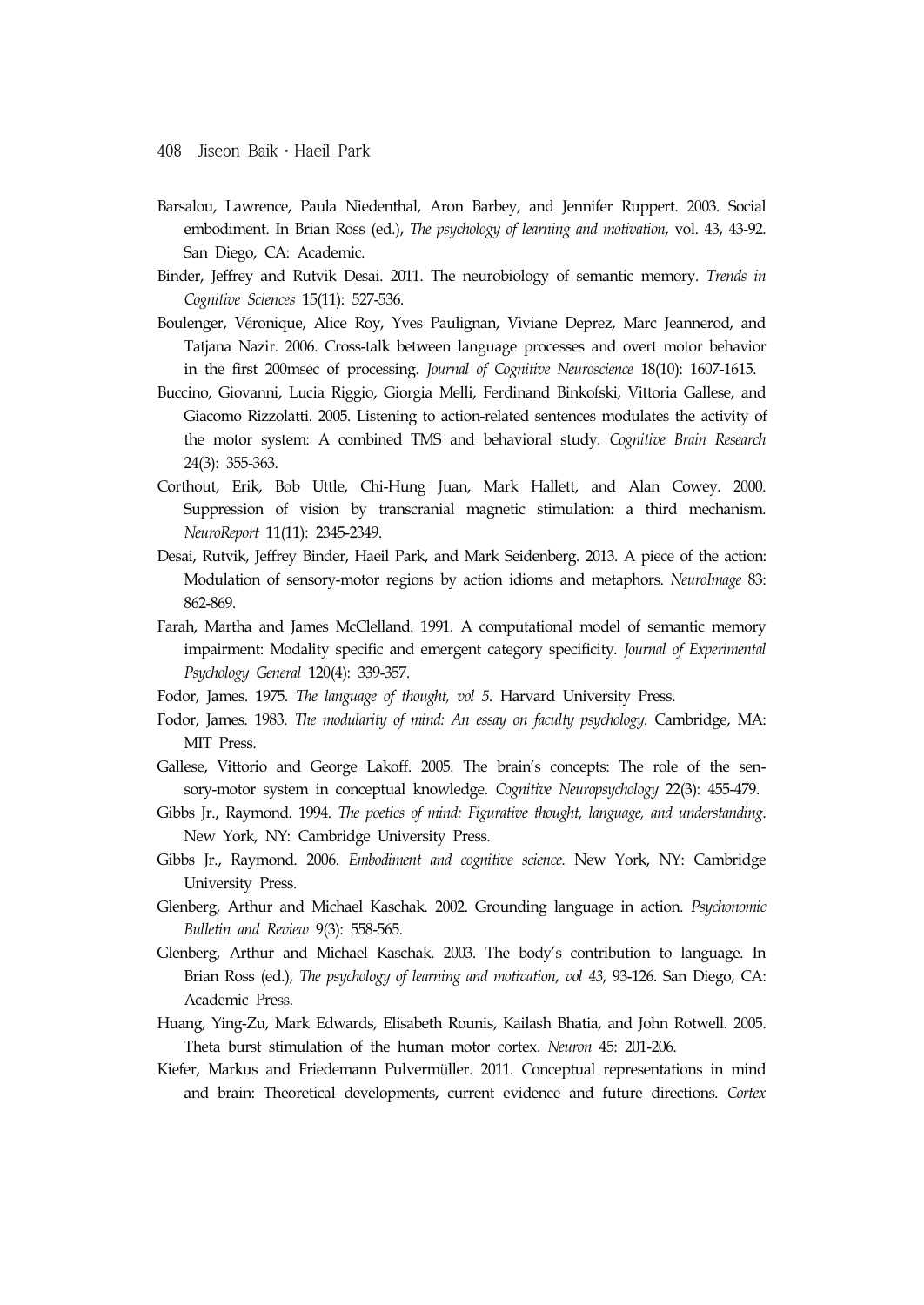48(7): 805-825.

- Kwon, Iksoo and Jung Hwi Roh. 2018. Multimodality and cognitive mechanism: A cognitive-semantics analysis of political cartoon <stay out of my hair>. *Linguistic Research* 35(1): 117-143.
- Lakoff, George and Mark Johnson. 1980. *Metaphors we live by*. Chicago, IL: University of Chicago Press.
- Lakoff, George and Mark Johnson. 1999. *Philosophy in the flesh: The embodied mind and its challenge to western thought*. New York, NY: Basic Books.
- Lambon Ralph, Matthew, Christine Lowe, and Timothy Rogers. 2007. Neural basis of category-specific semantic deficits for living things: Evidence from semantic dementia, HSVE and a neural network model. *Brain* 130(4): 1127-1137.
- Patterson, Karalyn, Peter Nestor, and Timothy Rogers. 2007. Where do you know what you know? The representation of semantic knowledge in the human brain. *Nature Reviews Neuroscience* 8(12): 976-987.
- Pulvermüller, Friedemann. 1999. Words in the brain's language. *Behavioral and Brain Sciences* 22(2): 253-279.
- Pulvermüller, Friedemann, Markus Härle, and Friedhelm Hummel. 2001. Walking or talking? Behavioral and neurophysiological correlates of action verb processing. *Brain and Language* 78(2): 143-168.
- Pulvermüller, Friedemann, Olaf Hauk, Vadim Nikulin, and Risto Ilmoniemi. 2005. Functional links between motor and language systems. *European Journal of Neuroscience* 21(3): 793-797.
- Pylyshyn, Zenon. 1984. *Computation and cognition*. Cambridge, MA: MIT Press.
- Sato, Marc, Marisa Mengarelli, Lucia Riggio, Vittoria Gallese, and Giovanni Buccino. 2008. Task related modulation of the motor system during language processing. *Brain and Language* 105(2): 83-89.
- Simoens, Hannelore, Alex Housen, and Ludovic De Cuypere. 2018. The effect of perceptual salience on processing L2 inflectional morphology. In Susan Gass, Patti Spinner, and Jennifer Behney (eds.), *Salience in second language acquisition*. Oxford, UK: Routledge.
- Smith, Edward. 1978. Theories of semantic memory. In William Estes (ed.), *Handbook of learning and cognitive processes*, *vol 6*, 1-56. Hillsdale, NJ: Lawrence Erlbaum Associates Inc.
- Toro, Juan, Ferran Pons, Ricardo Bion, Núria Sebastián-Gallés. 2011. The contribution of language-specific knowledge in the selection of statistically-coherent word candidates. *Journal of Memory and Language* 64(2): 171-180.
- Tulving, Endel. 1983. *Elements of episodic memory*. New York, NY: Oxford University Press.
- Warrington, Elizabeth and Tim Shallice. 1984. Category specific semantic impairments. *Brain* 107: 829-854.
- Yantis, Steven. 2005. How visual salience wins battle for awareness. *Nature Neuroscience* 8(8): 975-977.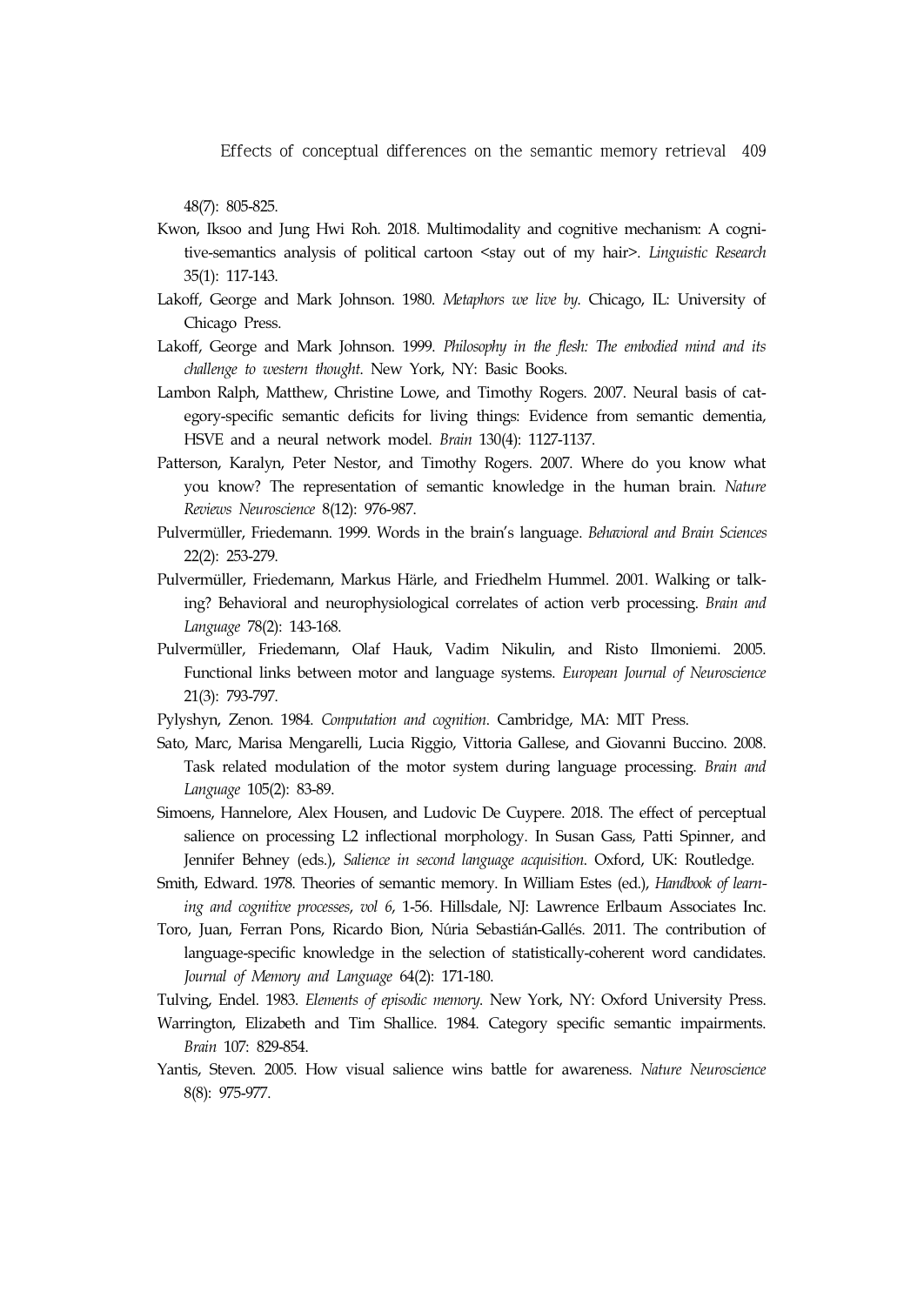| Condition             | Example                                                      |
|-----------------------|--------------------------------------------------------------|
| Literal Action        | kwacalul tencyessta. '(I) threw a cookie.'                   |
|                       | meytalul kemecwiessta. '(I) grabbed a medal.'                |
|                       | mosul pakassta. '(I) nailed it.'                             |
|                       | ekkaylul cispalpassta. '(I) trampled the shoulder.'          |
|                       | khameylalul pwuswessta. '(I) broke a camera.'                |
|                       | kkangthongul ketechassta. '(I) kicked a can.'                |
|                       | pyekul chilhayssta. '(I) painted a wall.'                    |
|                       | changmwunul twutulyessta. '(I) knocked the window.'          |
|                       | pawilul pwuswessta. '(I) broke a rock.'                      |
|                       | pwungtaylul kamassta. '(I) wrapped a bandage.'               |
| Literal Non-action    | posekul sangsanghayssta. '(I) imagined a jewel.'             |
|                       | swupakul kwanchalhayssta. '(I) observed a watermelon.'       |
|                       | pheyicilul cwusihayssta. '(I) watched a page.'               |
|                       | ttwukkengul ungsihayssta. '(I) stared at the lid.'           |
|                       | pyekul cwumokhayssta. '(I) paid attention to the wall.'      |
|                       | uycalul palapoassta. '(I) looked at the chair.'              |
|                       | cyekul cengtokhayssta. '(I) perused a book.'                 |
|                       | soselul thamtokhayssta. '(I) perused a novel.'               |
|                       | sikyeylul poassta. '(I) watched the clock.'                  |
|                       | sinpalul kemsahayssta. (I) inspected the shoe.'              |
| Metaphoric Action     | sikanul pwuthcapassta. '(I) grasped time.'                   |
|                       | maumul hwumchyessta. '(I) stole one's heart.'                |
|                       | phyenkyenul kkayttulyessta. '(I) broke prejudice.'           |
|                       | omyengul pesessta. '(I) took off a stigma.'                  |
|                       | cheymyenul kwukyessta. '(I) had a face.'                     |
|                       | cinsimul ketechassta. '(I) kicked one's heart.'              |
|                       | uymilul nohchyessta. '(I) missed the meaning.'               |
|                       | wucengul ssahassta. '(I) built a friendship.'                |
|                       | hwalul eknwullessta. '(I) contained my anger.'               |
|                       | kothongul cisnwullessta. '(I) weighed down pain.'            |
| Metaphoric Non-action | sengcangul kwanchalhayssta. '(I) observed one's growth.'     |
|                       | pwunnolul mokkyekhayssta. '(I) witnessed the anger.'         |
|                       | sathaylul nwunyekyepwassta. '(I) looked over the situation.' |
|                       | milaylul sangsanghayssta. '(I) imagined the future.'         |
|                       | kwucolul salphyepoassta. '(I) looked upon the structure.'    |
|                       | kkimsaylul alachalyessta. '(I) sensed the secret.'           |
|                       | cayulul nukkyessta. '(I) enjoyed freedom.'                   |
|                       | soknaylul yestulessta. '(I) overheard one's mind.'           |

# **Appendix I. List of sample stimuli**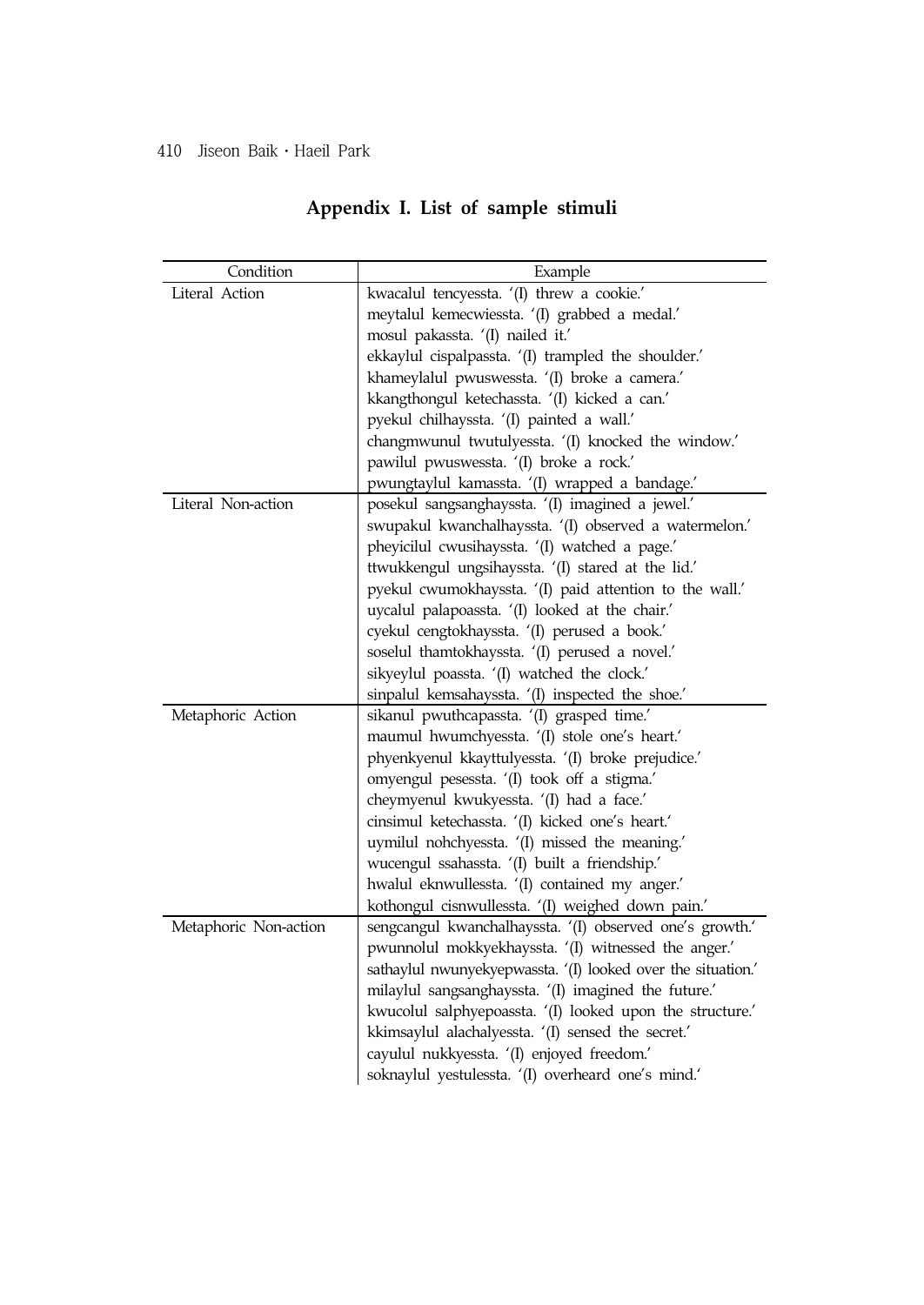|                   | cengcheylul alachalyessta. '(I) recognized the identity.' |
|-------------------|-----------------------------------------------------------|
|                   | hayngtongul kwanchalhayssta. '(I) observed the behavior.' |
| Nonsense (Filler) | ciphangilul heyemchyessta. '(I) swam a stick.'            |
|                   | cungkelul twutulyessta. '(I) knocked evidence.'           |
|                   | kongul salhayhayssta. '(I) murdered a ball.'              |
|                   | iikul cengtokhayssta. '(I) perused profit.'               |

## **Appendix II. Sample of cued-recall test**

직전 의미성 판단 과제에서 본 다음의 문장을 동사를 기입하여 완성하시오. 'Please complete the following sentences you saw in the previous meaningfulness judgment test by filling in verbs.'

| 화를 (hwalul) ______ '_______ anger.'                                   | 방을 (pangul) ______ '_______ a room.'                                  |
|-----------------------------------------------------------------------|-----------------------------------------------------------------------|
| 붕대를 (pwunwikilul) ______ '_____                                       | 풍경을 (phwungkyengul) _____ '___                                        |
| atmosphere.'                                                          | scenery.'                                                             |
| 못을 (mosul) ______ '______ a nail.'                                    | 역사를 (yeksalul) ______ '_____                                          |
|                                                                       | history.'                                                             |
| 분노를 (pwunnolul) _____ '____                                           | 메달을 (meytalul) ______ '_______ a                                      |
| the fury.'                                                            | medal.'                                                               |
| 진심을 (cinsimul) ______ '______ one's                                   | 수박을 (swupakul) ______ '_______ a                                      |
| heart.                                                                | watermelon.'                                                          |
| 카메라를 (khameylalul) ______                                             | 가죽을 (kacwukul) ______ '_____                                          |
| ' <u> </u> a camera.'                                                 | leather.                                                              |
| 편견을 (phyenkyenul) ______ '_____                                       | 뚜껑을 (ttwukkengul) _____ '_____ the                                    |
| prejudice.'                                                           | lid.'                                                                 |
| 필요를 (philyolul) ______ '_______ the   흐름을 (hulumul) ______ '_____ the |                                                                       |
| need.'                                                                | flow.'                                                                |
| 책상을 (chayksangul) ______ '______ a   의자를 (uycalul) ______ '______ the |                                                                       |
| desk.'                                                                | chair.'                                                               |
| 붕대를 (pwungtaylul) ______ '_____                                       | 책을 (chaykul) ______ '_______ a book.'                                 |
| a bandage.'                                                           |                                                                       |
| 사태를 (sathaylul) ______ '_______ a                                     | 자유를 (cayulul) ______ '_____                                           |
| situation.'                                                           | freedom.'                                                             |
|                                                                       | 변화를 (pyenhwalul) _____ '_____ a   흙을 (hulkul) _____ '_____ the dirt.' |
| change.'                                                              |                                                                       |
| 시계를 (sikyeylul) ______ '______ the                                    | 감정을 (kamcengul) ______ '_______ an                                    |
| clock.'                                                               | emotion.'                                                             |